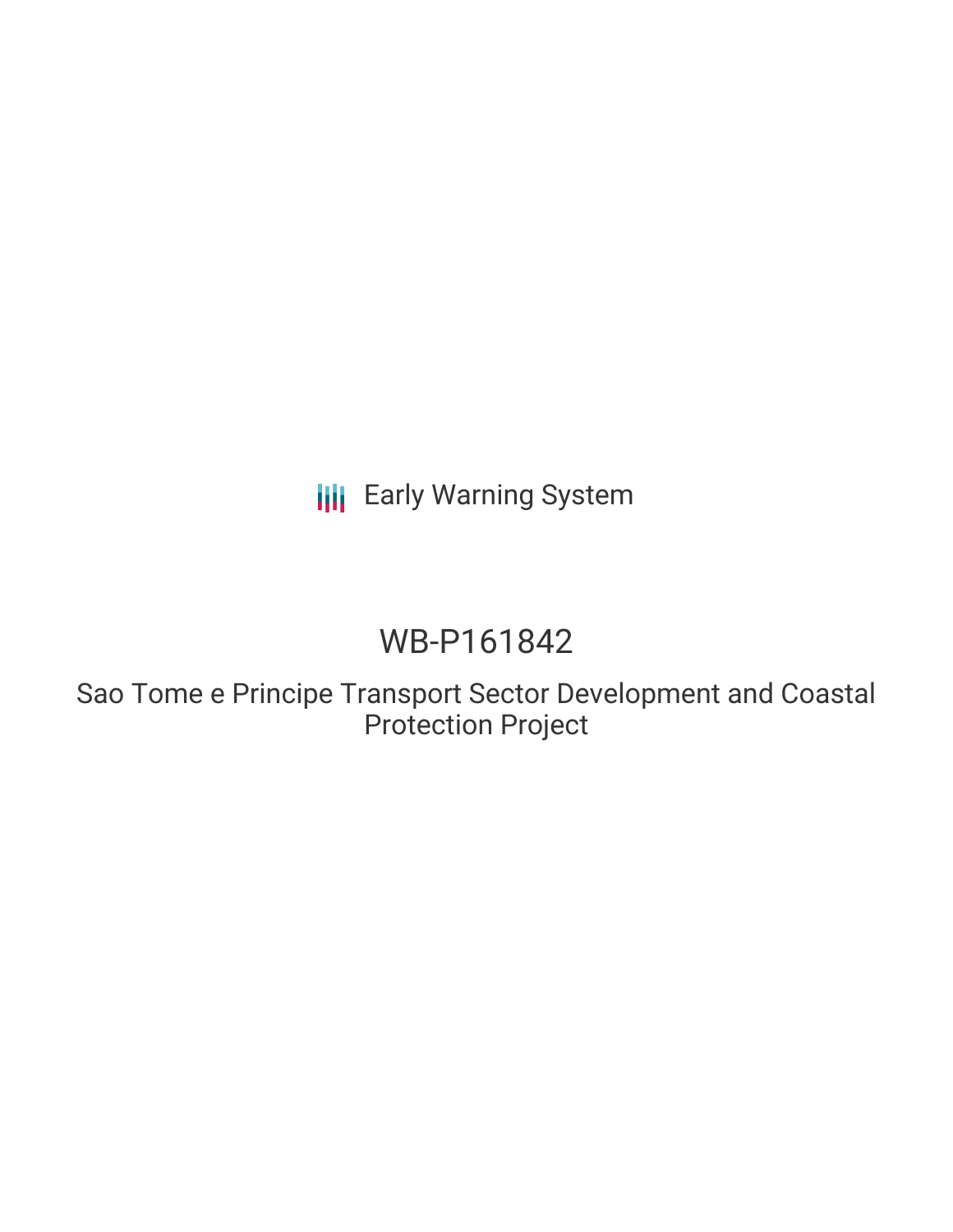

#### **Quick Facts**

| <b>Countries</b>               | Sao Tome and Principe                       |
|--------------------------------|---------------------------------------------|
| <b>Financial Institutions</b>  | World Bank (WB)                             |
| <b>Status</b>                  | Approved                                    |
| <b>Bank Risk Rating</b>        | B                                           |
| <b>Voting Date</b>             | 2018-10-30                                  |
| <b>Borrower</b>                | Ministry of Finance, Trade and Blue Economy |
| <b>Sectors</b>                 | Transport                                   |
| <b>Investment Type(s)</b>      | Loan                                        |
| <b>Investment Amount (USD)</b> | $$25.00$ million                            |
| <b>Project Cost (USD)</b>      | $$55.00$ million                            |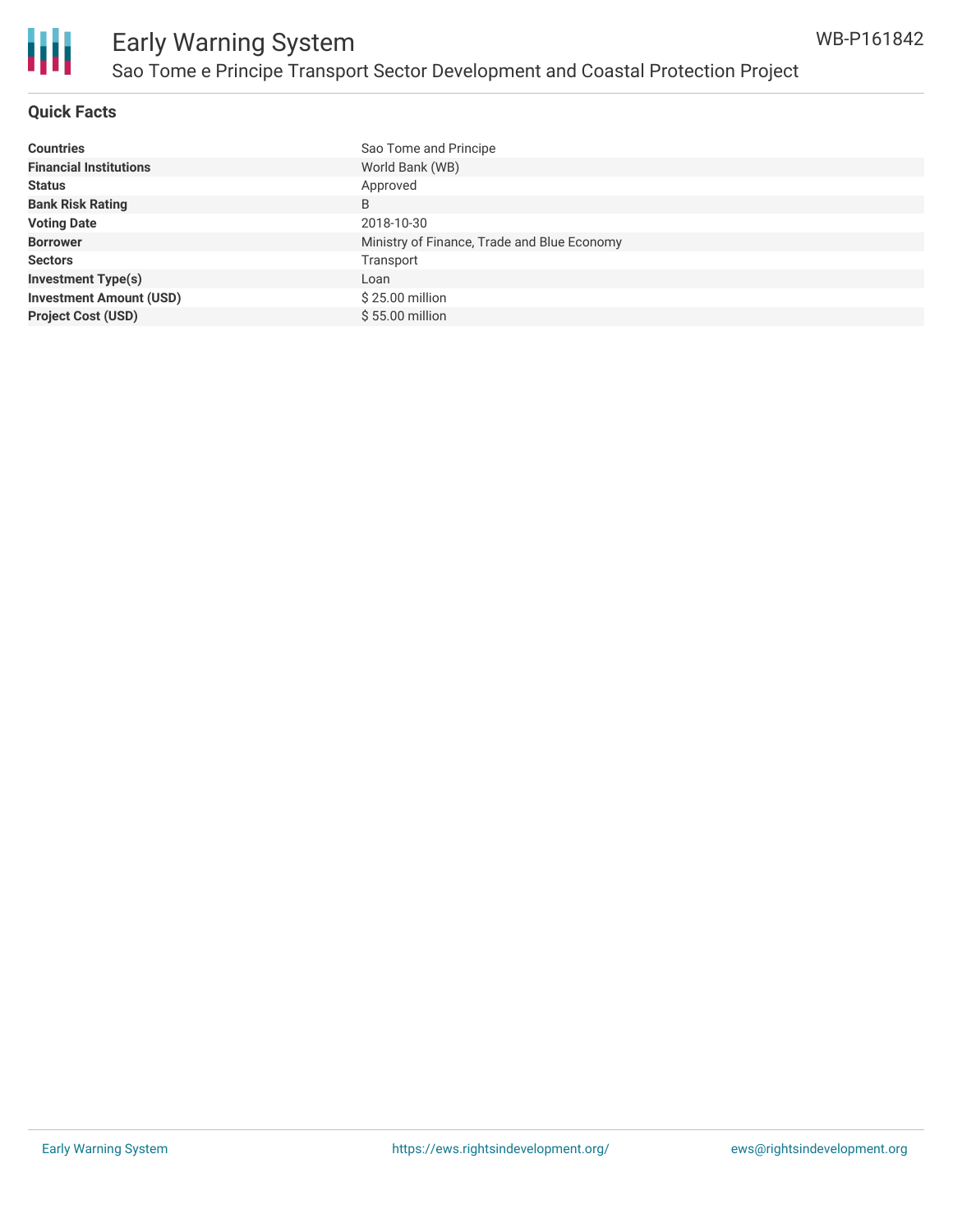## **Project Description**

The proposed transport development and coastal protection project is to rehabilitate National Road N1 from Sao Tome – Guadalupe – Neves (27 km), the rehabilitation of the Marginal road (6 km). The project will also strengthen the technical and management capacity of INAE, Road Fund and GIME. The proposed project will install coastal protections along the Sao Tome bays and climate resilience measures to protect the roads project from landslides and sea erosion.

The proposed project would consist of four components:

- 1. Sao-Tome Guadalupe -Neves road rehabilitation Civil Works and project supervision (Cost estimate: US\$ 36.0 million). a. Rehabilitation of existing National Road N1 from Sao Tome to Neves (27 km).
	- b. Construction supervision and quality assurance services.
- 2. Institutional strengthening (Estimated Cost: US\$ 3.5 million): This project component will consolidate the road sector institutional set up and improve asset management practices, including:
	- a. Road maintenance as well small scale coastal and slope protections of priority national road sections using performance based approach, including technical and management capacity strengthening of GIME and local communities;
	- b. Strengthening the institutional capacity of the road fund an INEA in mobilizing road maintenance financing and improving road asset management system;
	- c. Increased participation of women in GIMEs (the Task Team will assess if it possible to target that 50% of GIME workers are women) and enhanced gender awareness through the provision of training to GIMEs' workforce (focus on specific issues will be determined by the results of the Social Assessment).
- 3. Rehabilitation of the capital sea front Marginal road and its protection to coastal hazards, including civil works supervision cost (Estimated Cost: US\$20.0 million), including:
	- a. Coastal protection of 6 km of the shoreline of the capital São Tomé, which could consist in the rehabilitation of the existing seawalls, the construction of breakwaters to reduce the energy of the incoming waves or rock revetments to protect the beaches and assets. Most of the existing coastal protections have been built during the colonial period. The sea front is frequently inundated (at least 10 times per year) by wave overtopping during high tide periods. The infrastructure to be identified as part of the on-going study supported by the Dutch cooperation, will help to protect all the sea front from inundation and coastal erosion (estimated cost: US\$7.0 million)
	- b. Rehabilitation of the Marginal road (6.0 km), including the refection of the road revetment, the strengthening of pedestrians' sidewalks, improvement of the pedestrians 'safety with protected crossings. Due to poor maintenance, and no massive rehabilitation for the last decades, the transport infrastructures of the sea front, have been extensively damaged, preventing the site to fully exploit its touristic potential. (estimated cost: US\$ 12.0 million)
	- c. Construction supervision and quality assurance services. (Estimated Cost: US\$1.0 million).
- 4. Project management support (Estimated Cost: US\$0.5 million). This project component will finance the operation and incremental costs of the Project Implementation Unit (PIU) including:
	- a. Implementation support to PIU for contract management for the main civil works and consulting services under the project;
	- b. Preparation of supporting studies for future transport and coastal protection projects.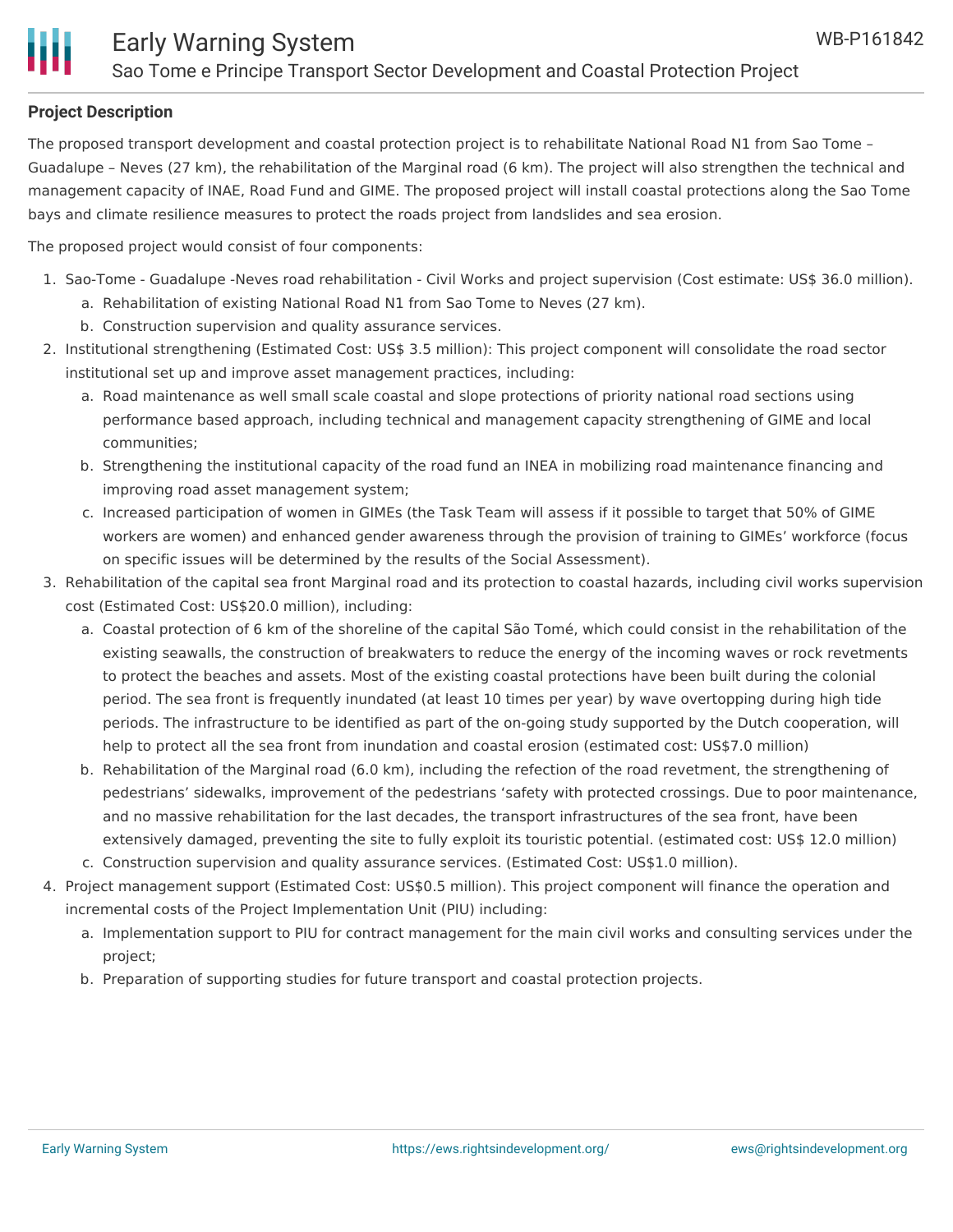

# Early Warning System Sao Tome e Principe Transport Sector Development and Coastal Protection Project

### **Investment Description**

World Bank (WB)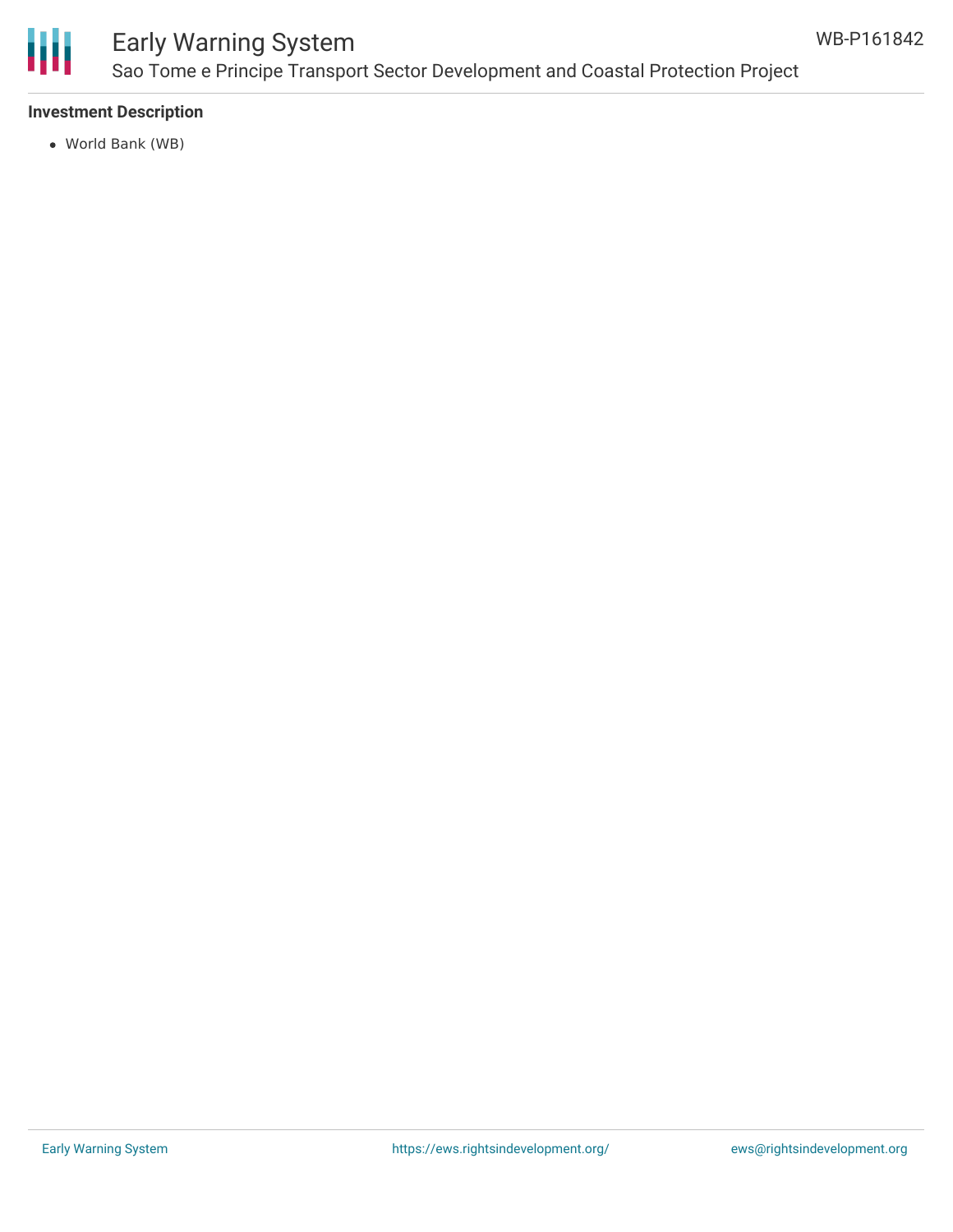

# Early Warning System Sao Tome e Principe Transport Sector Development and Coastal Protection Project

### **Contact Information**

**World Bank:** Mustapha Benmaamar, Nicolas Benjamin Claude Desramaut Lead Transport Specialist

**Borrower:** Ministry of Finance, Trade and Blue Economy

**Implementing Agency:** INAE (instituto Nacional das Estradas) Nelson Cardoso Executive Director [nerostp@hotmail.com](mailto:nerostp@hotmail.com)

### **ACCOUNTABILITY MECHANISM OF WORLD BANK**

The World Bank Inspection Panel is the independent complaint mechanism and fact-finding body for people who believe they are likely to be, or have been, adversely affected by a World Bank-financed project. If you submit a complaint to the Inspection Panel, they may investigate to assess whether the World Bank is following its own policies and procedures for preventing harm to people or the environment. You can contact the Inspection Panel or submit a complaint by emailing ipanel@worldbank.org. You can learn more about the Inspection Panel and how to file a complaint at: http://ewebapps.worldbank.org/apps/ip/Pages/Home.aspx.